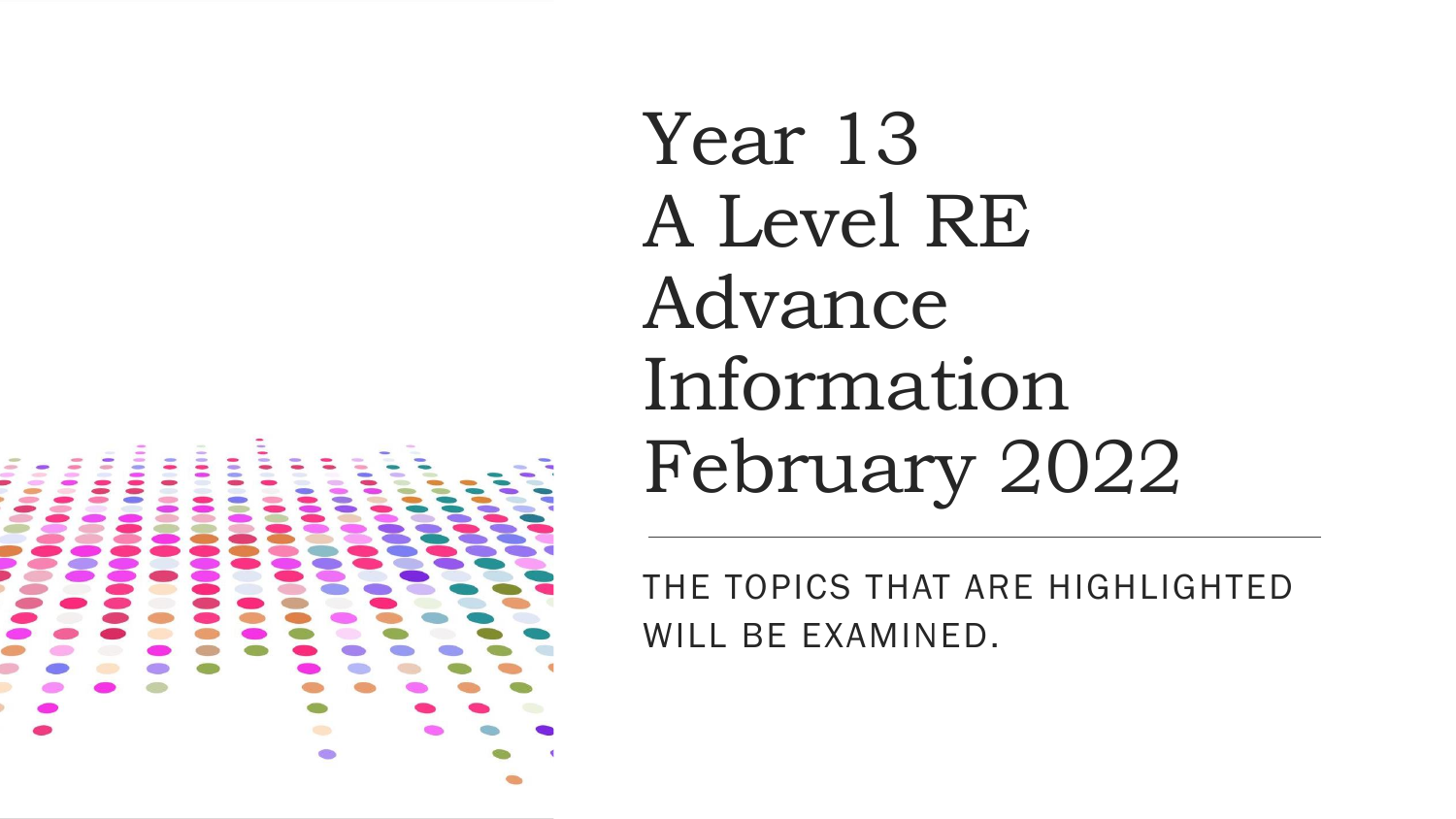## Exam Structure remains the same

Three two hour exams.

Thursday 9<sup>th</sup> June Component 1 Christianity 9am

Tuesday 14th June Component 2 Philosophy 9am

Tuesday 21<sup>st</sup> June Component 3 Ethics 9am

Section A – you will have a choice between two questions taken from one theme.

Section B – you will have a choice between three questions taken from the remaining themes.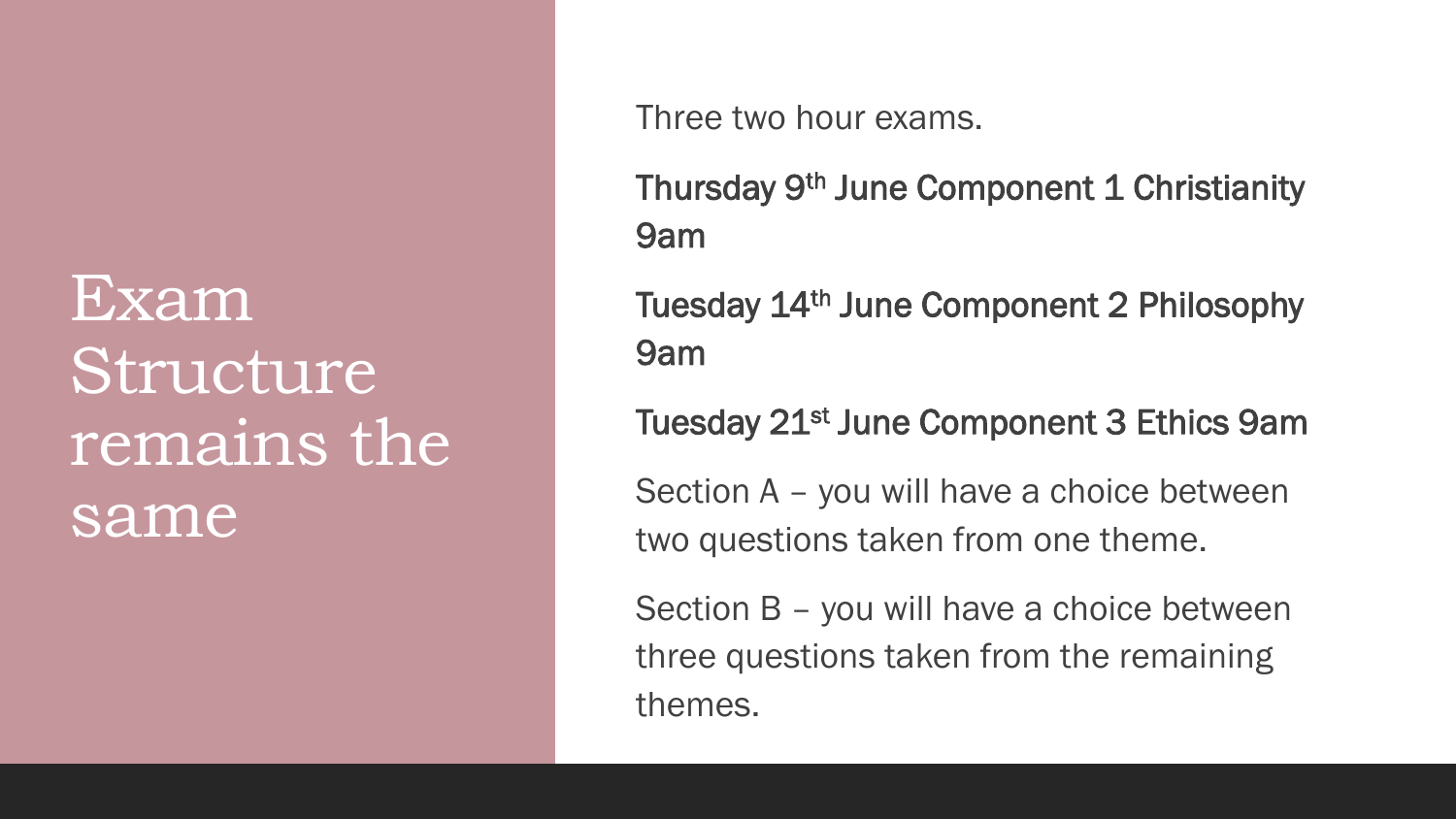|             | <b>Theme</b>                                           | $\mathsf{A}$                           | B                                    | $\overline{C}$                                     | D                                            | E.                                                                  | F.                                                                |
|-------------|--------------------------------------------------------|----------------------------------------|--------------------------------------|----------------------------------------------------|----------------------------------------------|---------------------------------------------------------------------|-------------------------------------------------------------------|
| Component 1 | $\vert$ 1<br><b>Section A taken</b><br>from this theme | Jesus' birth                           | Jesus'<br>resurrection               | <b>Bible source of</b><br>wisdom and<br>authority  | <b>Bible</b>                                 | <b>Early Church</b>                                                 | Two views of<br><b>Jesus</b>                                      |
|             | $\overline{2}$<br><b>Section B</b>                     | Nature of God<br>McFague /<br>Moltmann | Trinity                              | Atonement                                          | Religious life:<br>faith and works<br>Luther | Religious life: the<br>community of<br>believers. Acts<br>$2:42-47$ | Religious life: key<br>moral principles                           |
|             | 3<br><b>Section B</b>                                  | Attitudes towards<br>wealth            | <b>Migration and</b><br>Christianity | <b>Religion, equality</b><br>and<br>discrimination | <b>Challenges from</b><br>secularisation     | Challenges from<br>science                                          | Challenges from<br>pluralism &<br>diversity within a<br>tradition |
|             | $\overline{4}$                                         | <b>Baptism</b>                         | Eucharist                            | Festivals - Easter<br>and Christmas                | Unification                                  | Religious<br>Experience                                             | Poverty and<br>injustice                                          |

Christianity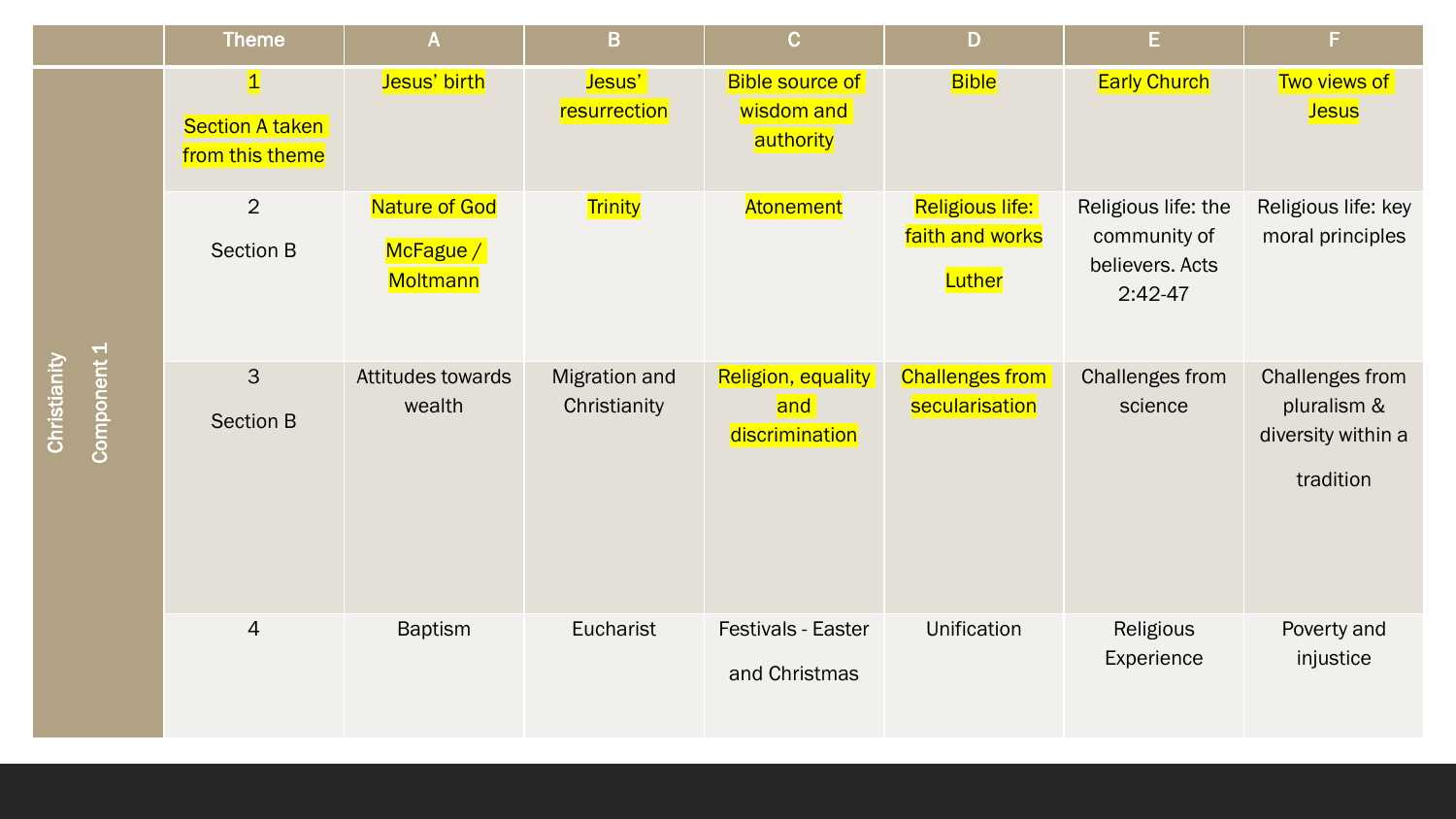|  | <b>Theme</b>                                                                    | A                                                       | B                                                                    | $\mathbf C$                                                  | D                                                                             | E.                                                                     | F.                                                                        |
|--|---------------------------------------------------------------------------------|---------------------------------------------------------|----------------------------------------------------------------------|--------------------------------------------------------------|-------------------------------------------------------------------------------|------------------------------------------------------------------------|---------------------------------------------------------------------------|
|  | $\mathbf{1}$<br><b>Section B</b>                                                | Cosmological                                            | Teleological                                                         | Inductive<br>challenges                                      | Origins of<br><b>Ontological</b><br>(Anselm)                                  | Developments of<br><b>Ontological</b><br>Argument                      | Challenges to the<br>Ontological<br>Argument                              |
|  | $\overline{2}$<br><b>Section B</b>                                              | Problem of Evil<br>and Suffering                        | Augustinian<br>Theodicy                                              | Irenaean<br>Theodicy                                         | Religious belief as<br>a product of the<br>human mind<br>(Freud)              | Religious belief as<br>a product of the<br>human mind<br>(Jung)        | Issues relating to<br>the rejection of<br>religion - atheism              |
|  | 3<br><b>Section B</b>                                                           | Visions,<br>conversions,<br>mysticism and<br>prayer     | <b>Mystical</b><br>experience<br>(James, Otto)                       | Authenticity of<br>religious<br>experience<br>(Franks Davis) | Influence of<br>religious<br>experience on<br>religious practice<br>and faith | <b>Miracles</b><br>(Aquinas, Hume,<br><b>Holland and</b><br>Swinburne) | <b>Contrasting views</b><br>regarding<br>miracles (Hume<br>and Swinburne) |
|  | $\overline{\mathbf{4}}$<br><b>Section A will be</b><br>taken from this<br>theme | Inherent<br>problems of<br><b>Religious</b><br>Language | <b>Verification and</b><br><b>Falsification</b><br><b>Principles</b> | <b>Analogy (Aquinas</b><br>and Ramsey)                       | <b>Symbolism</b><br>(Randall and<br>Tillich)                                  | Myth (Bultmann)                                                        | Language Games<br>(Wittgenstein)                                          |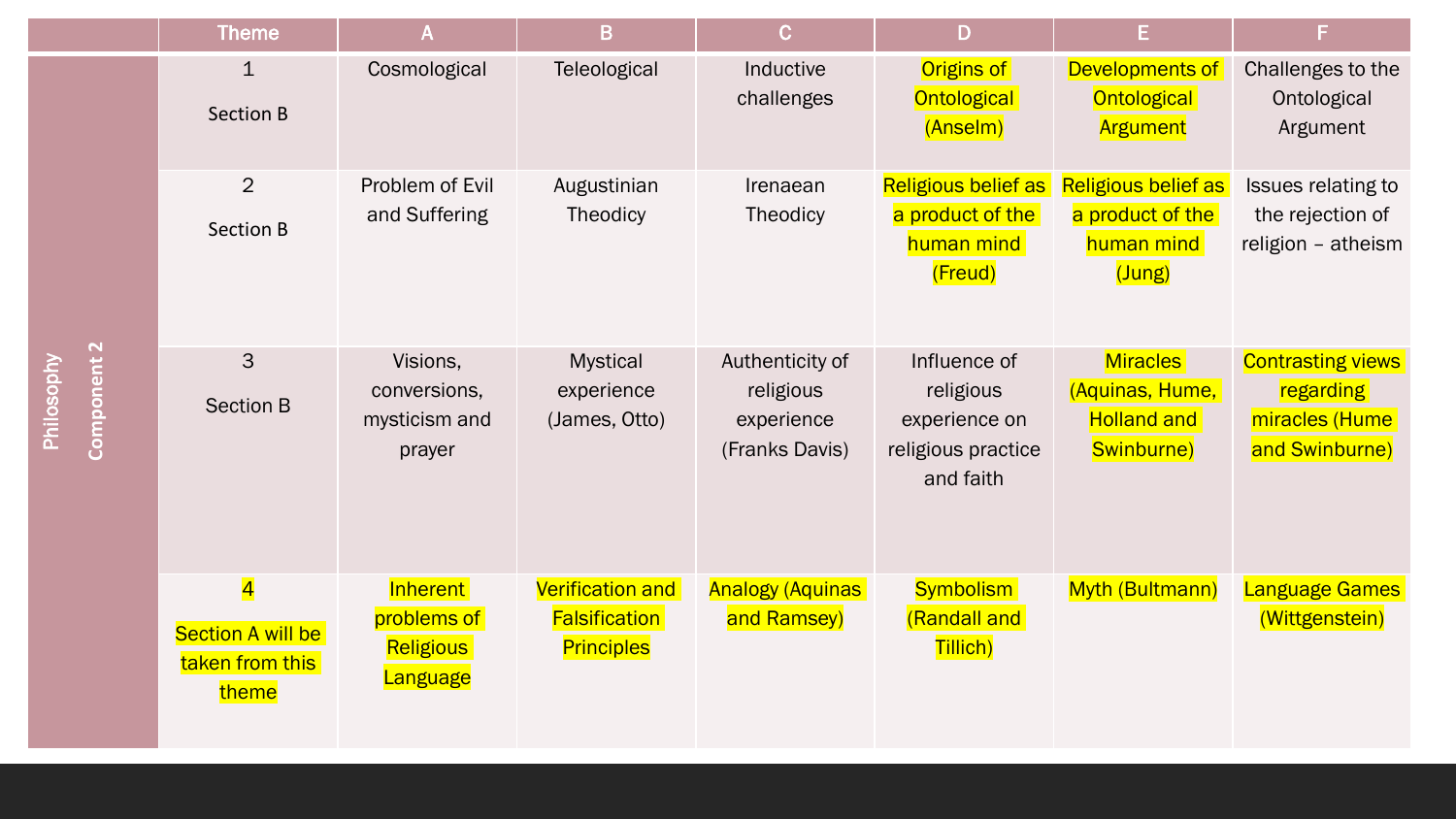|                       | <b>Theme</b>                                               | $\mathsf{A}$                               | B                          | $\mathbf C$                                       | D                                  | E.                         | F                                                                  |
|-----------------------|------------------------------------------------------------|--------------------------------------------|----------------------------|---------------------------------------------------|------------------------------------|----------------------------|--------------------------------------------------------------------|
|                       | $\vert$ 1<br>Section A will be<br>taken from this<br>theme | <b>Divine Command</b><br><b>Theory</b>     | <b>Virtue Theory</b>       | <b>Ethical Egoism</b>                             | Naturalism                         | Intuitionism               | <b>Emotivism</b>                                                   |
| Component 3<br>Ethics | $\overline{2}$<br><b>Section B</b>                         | Natural Law -<br>laws and precept          | Virtues and goods          | <b>Application:</b><br>abortion and<br>euthanasia | Finnis                             | Hoose                      | Application:<br>immigration &<br>capital<br>punishment             |
|                       | 3<br><b>Section B</b>                                      | <b>Situation Ethics I</b>                  | <b>Situation Ethics II</b> | Application:<br>polyamorous and<br>homosexuality  | <b>Act Utilitarianism</b>          | <b>Rule Utilitarianism</b> | <b>Application:</b><br>animal research<br>and nuclear<br>deterrent |
|                       | $\overline{4}$<br><b>Section B</b>                         | Predestination:<br>Augustine and<br>Calvin | <b>Determinism</b>         | Implications                                      | Freewill: Pelagius<br>and Arminius | Libertarianism             | <b>Implications</b>                                                |